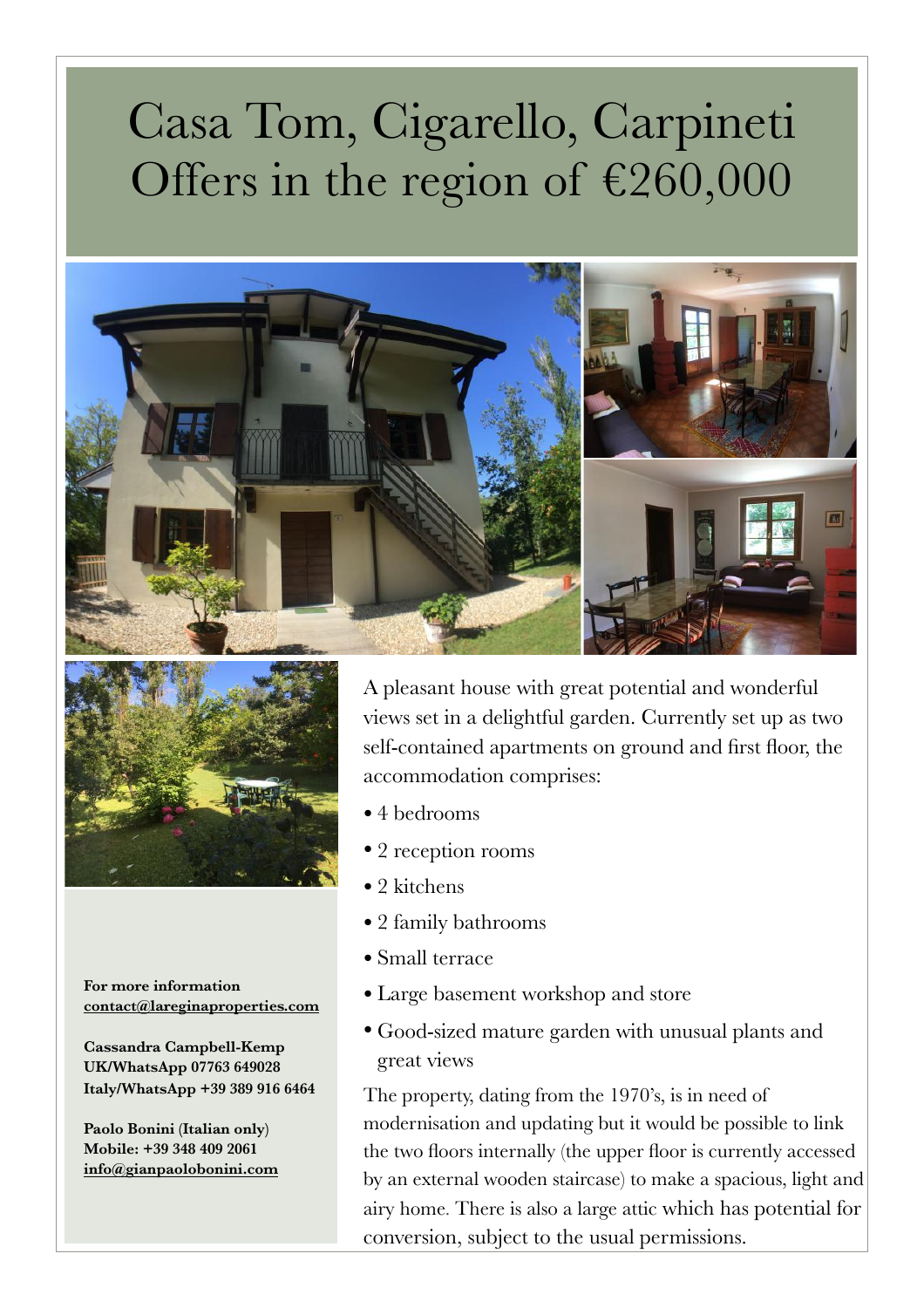





The town of Carpineti is 6 kms away and offers an excellent range of shops and services including doctor's surgery, dentist, chemist, ironmonger, 3 supermarkets, several Banks, post office, library, a seasonal open air swimming pool, and a 10th century castle!



These particulars including the plans have been prepared in good faith but are a general guide only. All areas, measurements, descriptions and photographs should not be relied upon as representations or statements of fact. All potential purchasers shall be deemed to have satisfied themselves as to the accuracy of the particulars and the extent of the property.



Located between Carpineti and the hamlet of Pantano with its bar, shop and Trattoria, the property is 40 minutes from Reggio Emilia and the A1 motorway, with Bologna airport 90 minutes drive. The area is part of, as the Emilian Appenines national park, a UNESCO biosphere which also offers a wide range of sporting and leisure activities (including skiing) as well as being on a regional wine and gastronomy route.